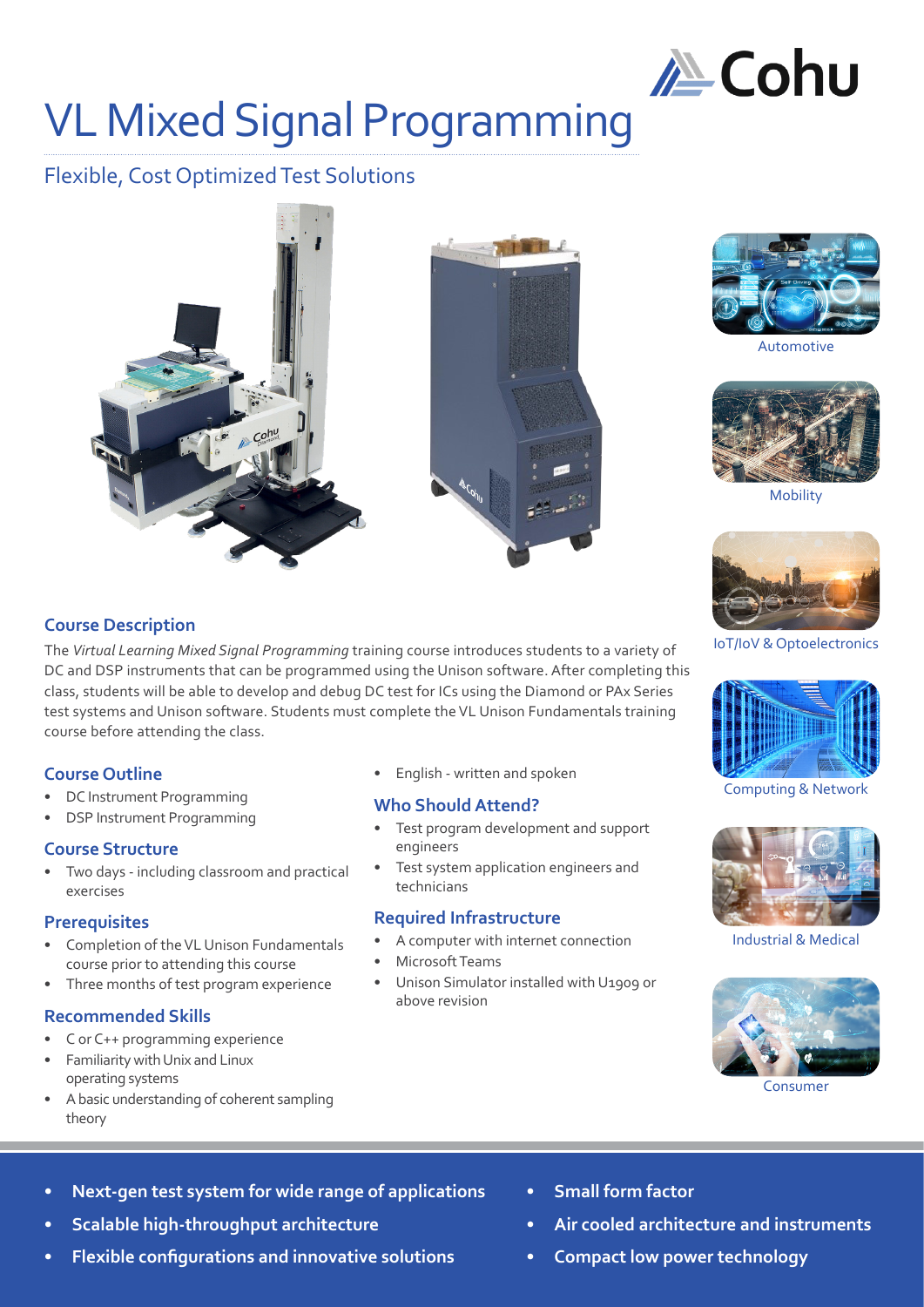

# VL Mixed Signal Programming

## **Daily Schedule**

Each topic discussed will have an associated laboratory exercise to aid in reinforcement of understanding the training material.

### **Day 1**

Review and understand the general specifications of some DC instruments installed in the test system.

- HDVI
- OVI
- PMVIx
- VIS16

### **Day 2**

Review and understand the general specifications of some DSP instruments installed in the test system.

- MultiWave
- SWG
- DIG-HSB

## **Topics Covered**

This course covers the Unison user interface, including both the graphical tools and Unison Test Language instructions. Hardware discussed in the course includes:

- HDVI
- OVI
- PMVIx
- MultiWave
- DCTMx
- SWG
- DIG-HSB

### **Course Modules**

### **1. RF Sub-System Overview**

This unit introduces the student to the API syntax used to program any DC instrument. After completing this unit, the student will be able to:

- Force a voltage or current on a DC pin
- Measure a voltage or current on a DC pin
- Source sinusoidal waveforms (where applicable)
- Conduct synchronized (triggered) measurements
- Store measured values in the instrument's memory
- Read alarms
- Analyze examples of various DC tests

#### **2. DSP Programming Instructions**

This unit introduces the student to the API syntax used to program any DSP instrument. After completing this unit, the student will be able to:

- Source a sinusoial waveform on a DSP pin
- Measure an analog signal on a DSP pin
- Conduct synchronized (triggered) measurements
- Store data in the instrument's memory
- Readback measured values into tester variables
- Analyze examples of various DC tests

- **• Next-gen test system for wide range of applications**
- **• Scalable high-throughput architecture**
- **• Flexible configurations and innovative solutions**
- **• Small form factor**
- **• Air cooled architecture and instruments**
- **• Compact low power technology**